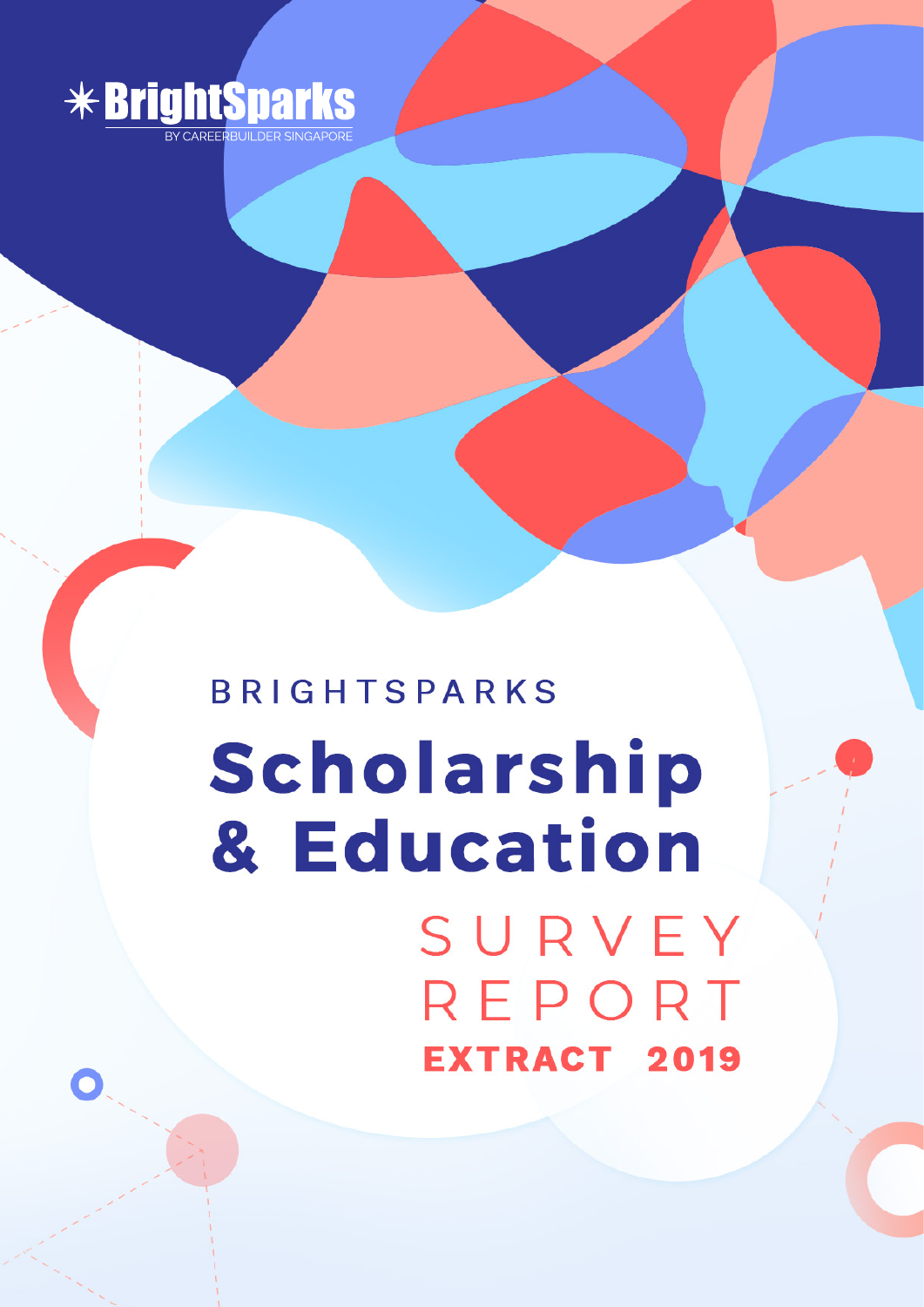#### Copyright © 2019 **CareerBuilder Singapore.**

This copy of the BrightSparks Scholarship & Education Survey Report 2019 is for internal use only. Any unauthorised use of it may violate copyright, trademark, and other laws. For permission to use content from this document or reprints, please contact CareerBuilder Singapore at: sg.enquiry@careerbuilder.com or call (65) 6778 5288.

2 Venture Drive #19-18 Vision Exchange Singapore 608526

T: +65 6778 5288 F: +65 6578 7400 E: sg.brightsparks@careerbuilder.com www.brightsparks.com.sg www.careerbuilder.com.sg

**Running for the 12th consecutive year, the BrightSparks Scholarship & Higher Education Survey 2019 reached out to GCE 'A' Level and International Baccalaureate (IB) students and graduates, polytechnic students, and university undergraduates. The annual study conducted by CareerBuilder Singapore aims to understand the higher education, scholarships, and career preferences of these students.**

As mindsets and expectations change to reflect evolving education and business landscapes, it is imperative that scholarships and education providers stay up to date to remain competitive and relevant. To this end, the BrightSparks Scholarship & Higher Education Survey 2019 is updated with the latest findings and trends each year, to provide tertiary institutions and scholarship providers the comprehensive findings they need to gain greater insight into the preferences of potential students and scholars. By understanding the needs and aspirations of these young minds, scholarship providers will be better able to offer attractive scholarship packages which is desirable to young talent, and to know the most effective channels to communicate essential scholarship information to their target audience.

# **Introduction**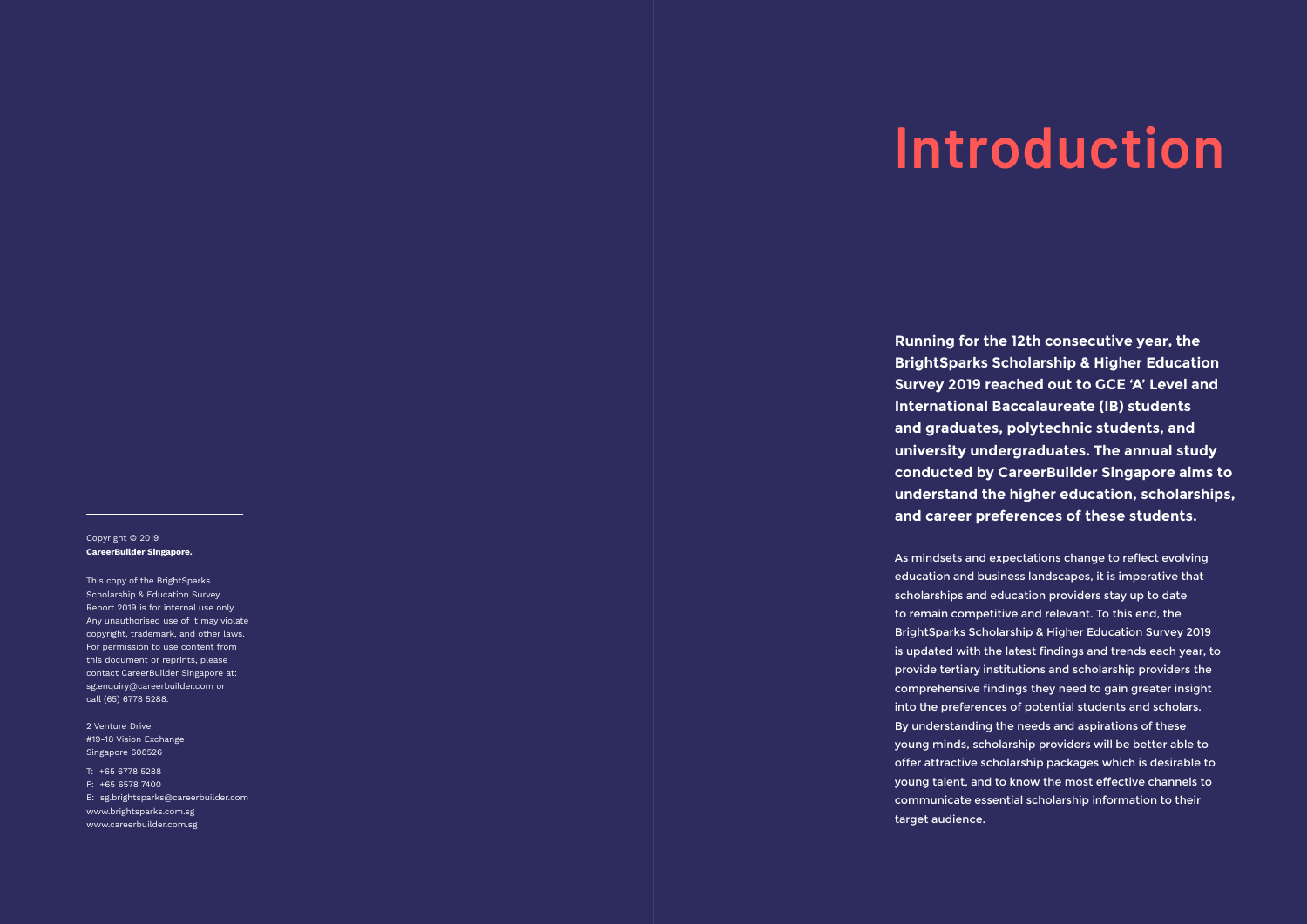A majority of students intend to pursue further education, with a significant majority opting to stay within Singapore. Only less than 1% opted not to pursue further studies.

# **Nearly the entire cohort chose to further their studies**

**72.14%** Locally

27.06% Overseas

0.8%

Neither, not pursuing further education

#### **Intention to pursue further study**

Overall Education Preferences

Overall Scholarship Preferences

Overall Career Preferences

# Education

# **Survey Highlights Education**<br>Preferences: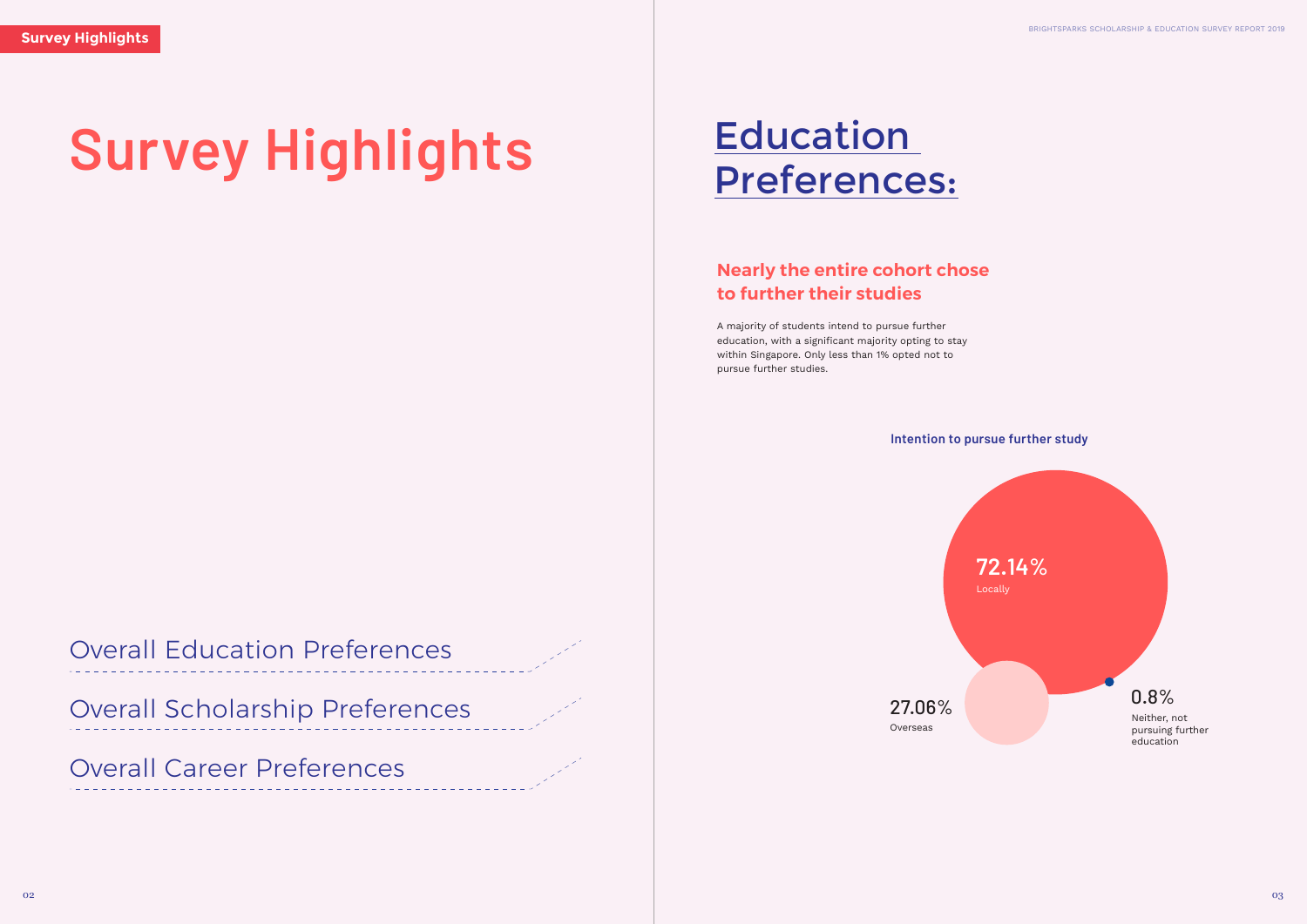A majority of the respondents have applied, or are intending to apply for scholarships. An application, however, does not guarantee a scholarship.

**46.16%** Yes, in fact I have already applied 41.06% Yes, I am intending to apply 12.78% No

# **Scholarship** Preferences:

Nearly 80% of the students intend to finance their further education using scholarships, and more than 50% have the benefit of family financial support.

## **Scholarship application becomes the norm**

# **Significant majority desire for a scholarship to finance their further education**

# **78.84%**



37.89%



CPF Education Scheme

Work part-time

Ministry of Education (MOE) funded bank tuition loan (E.g. DBS & OCBC)

**Intention to apply for scholarships**

### **Methods to finance further education**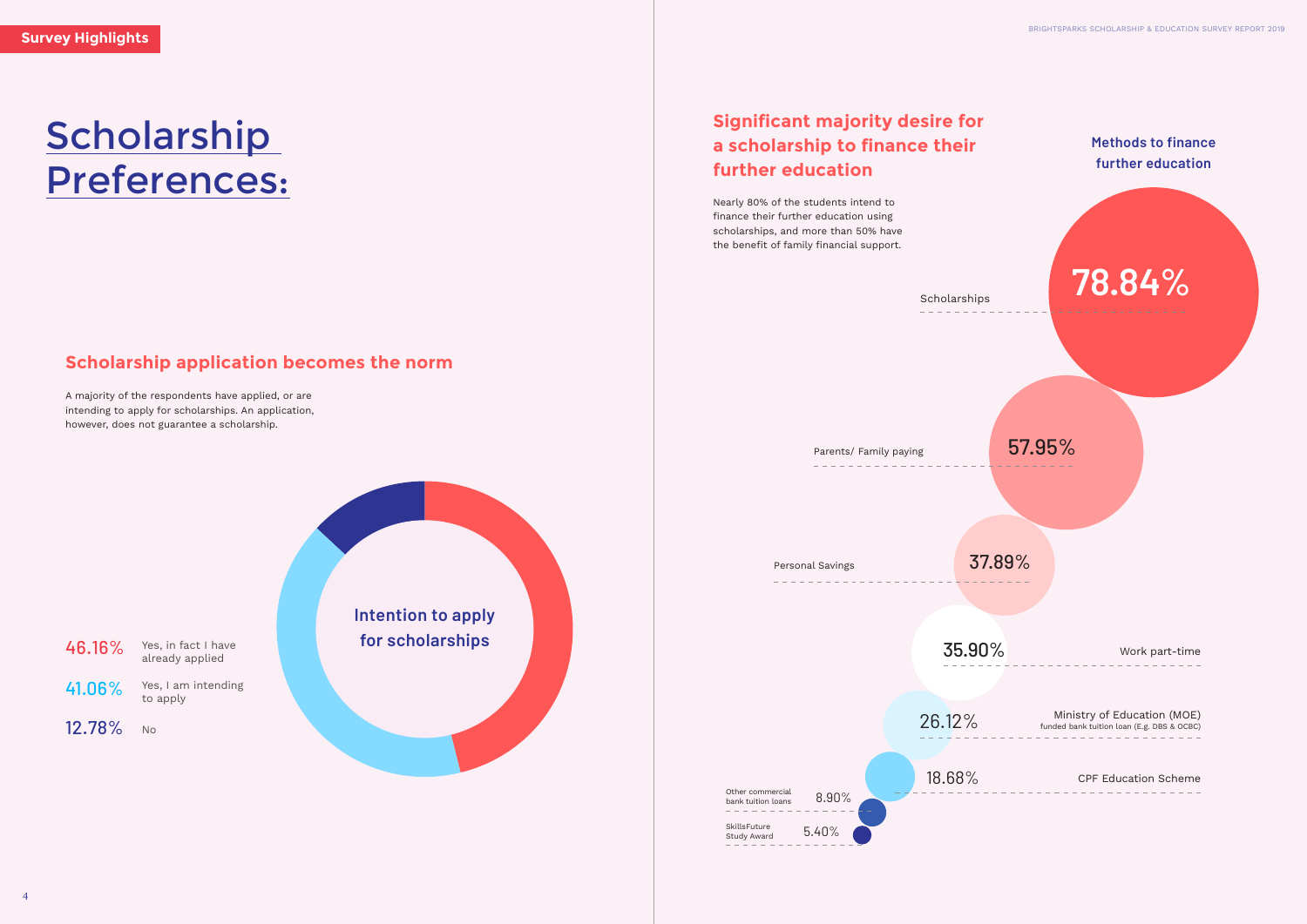

Most students opted not apply for a scholarship because they did not meet academic requirement or have a fear of not keeping up with the required grades. It is worth noting that "Do not want to be bonded" was ranked fourth this year at 24.63%.

#### When asked what is considered an acceptable bond duration, students cited between two to four years for a partial or full local scholarship, and four to six years for a partial or full overseas scholarship.

**Consequential reasons behind students' decision not to apply for a scholarship**





## Overseas scholarship



**Scholarship duration** 

**does not matter**

**Top three reasons for not applying for a scholarship**

 $\bigcap$ 

43.35%

Fear of not being able to keep up with required grades

33.50% Unaware / have little information about scholarships



## **Acceptable scholarship bond duration**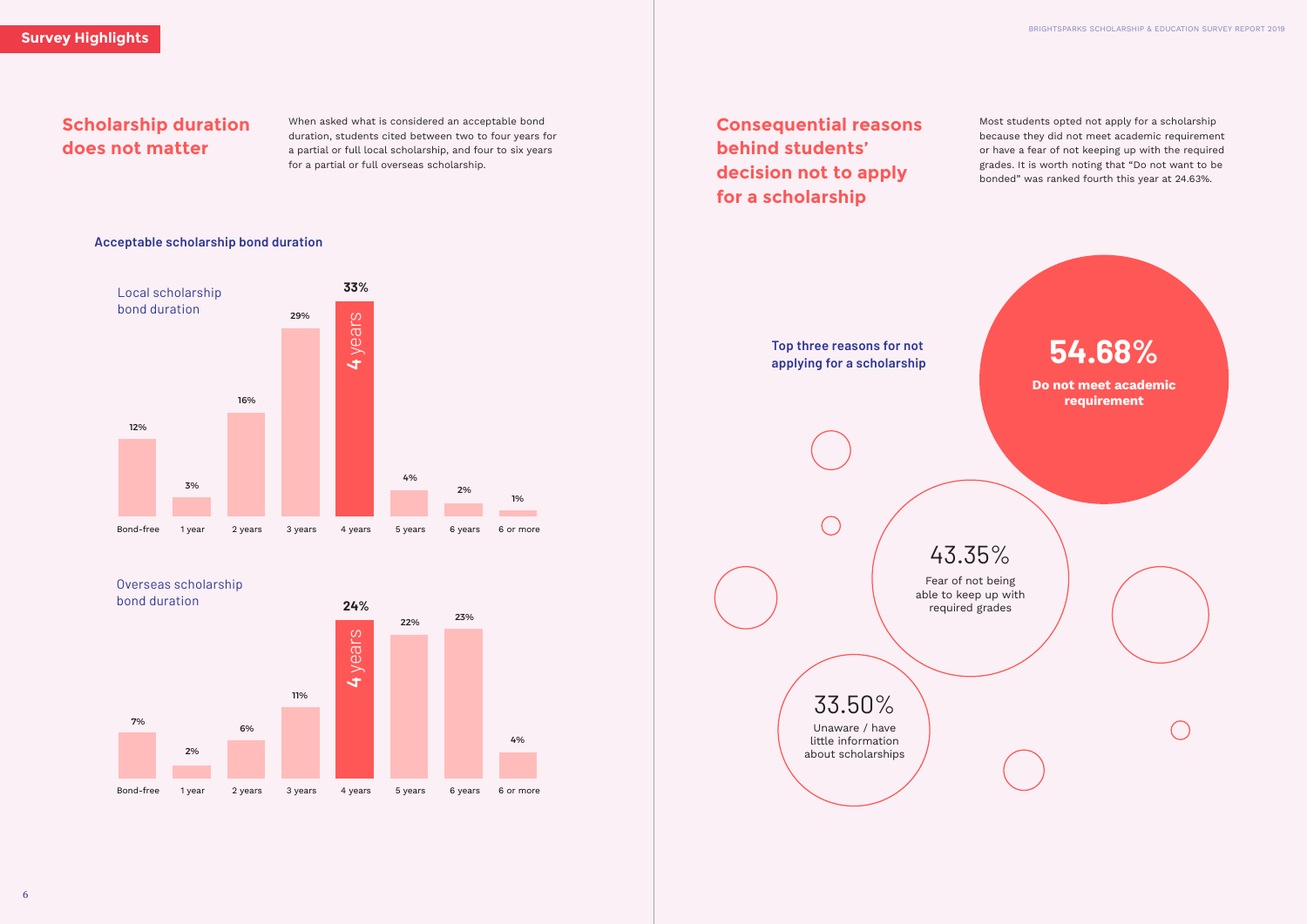The top-10 scholarship providers remained popular among respondents in 2018 and 2019.

BrightSparks was the leading source of comprehensive scholarship information. Online application was the most preferred method for students to apply for scholarships, with the BrightSparks portal being preferred over application directly at the scholarship providers' websites.

# **Scholarship offered by tertiary institutions top provider rankings**

# **The BrightSparks portal was the cohort's choice for research and application**

| <b>Scholarship Providers</b>                         | 2018           | 2019           |
|------------------------------------------------------|----------------|----------------|
| National University of Singapore (NUS)               | 1              | 1              |
| Nanyang Technological University (NTU)               | $\overline{2}$ | $\mathcal{P}$  |
| MOH Holdings Pte Ltd (MOHH)                          | 3              | 3              |
| Changi Airport Group (CAG)                           | 6              | $\overline{4}$ |
| Singapore-Industry Scholarship (SgIS)                | 5              | 5              |
| Agency for Science, Technology & Research (A*Star)   | 4              | 6              |
| Ministry of Education (MOE)                          | $\overline{7}$ | $\overline{7}$ |
| Defence Science and Technology Agency (DSTA)         | 9              | 8              |
| Oversea - Chinese Banking Corporation Limited (OCBC) | 8              | 9              |
| Civil Aviation Authority of Singapore (CAAS)         | 10             | 10             |

**Sources for Scholarship Information**

0% Today's First Degree publications

**81.68% BrightSparks** 



**Preferred method for scholarship application**

**Online application via the BrightSparks portal**

Online application via the respective websites of the scholarship providers



0.16% Others

 $8$ 

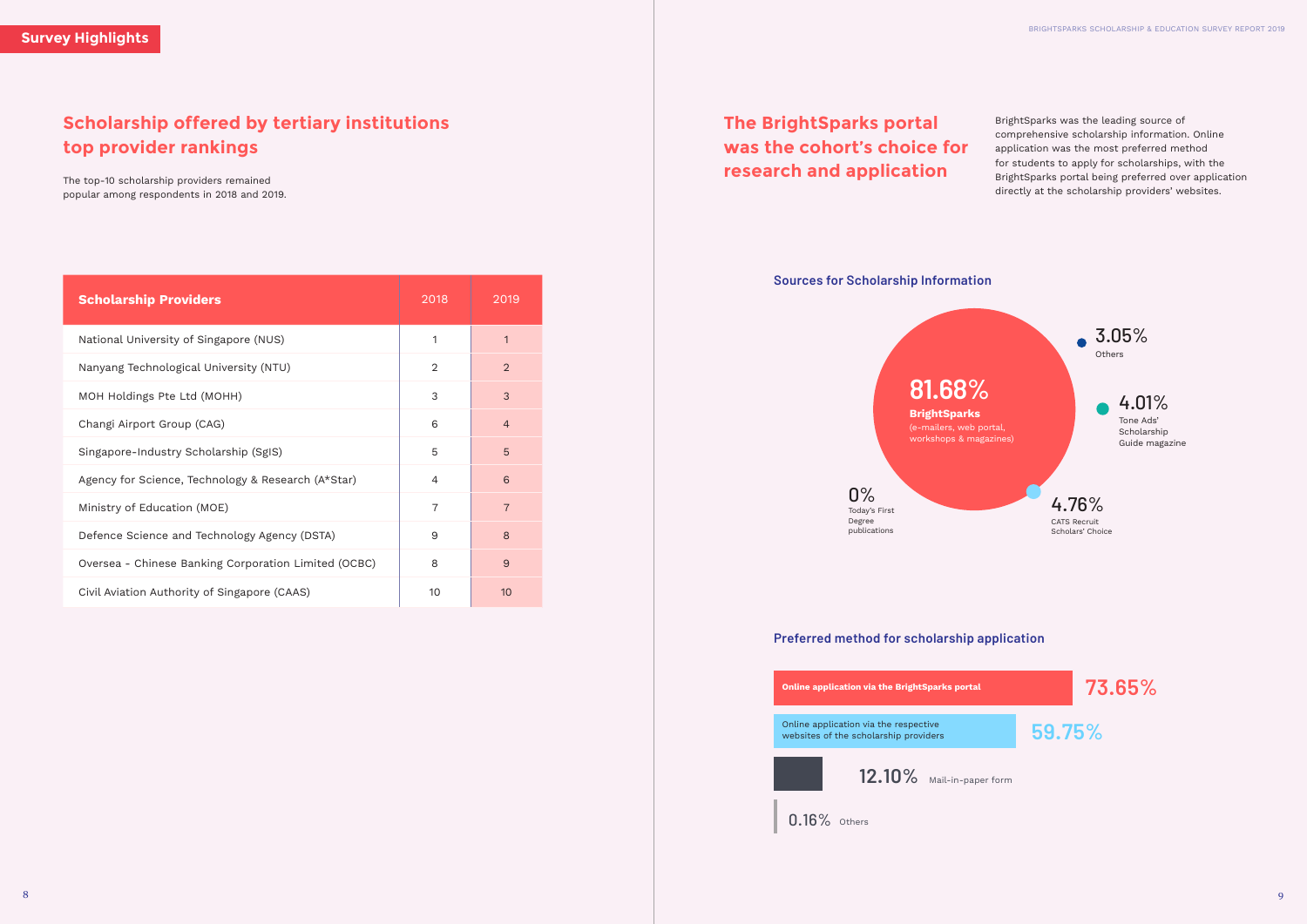## **Job security over job scope**

# **Healthcare still the most attractive sector**

On the topic of attributes that are viewed as important in an ideal job, students placed an increasing emphasis on "job security" as a key criterion. The attribute rose from third in 2018 to second place in 2019 – overtaking "interesting job scope". Career growth and opportunities remain to be a top attribute in ideal jobs.

## **Graduates expect a pay of at least \$3,000**

The healthcare sector remains to be the preferred job industry amongst respondents. The government sector, perceived to be an "iron rice bowl", is ranked second. This validates the findings where the respondents prefer job stability over job scope.

# **Career** Preferences:



#### **Attributes that are important to students to their ideal job**

| <b>Sector</b>                                     | <b>Rank</b>    |  |
|---------------------------------------------------|----------------|--|
| <b>Healthcare</b>                                 |                |  |
| Government /<br><b>Public sector</b>              | $\overline{2}$ |  |
| <b>Banking &amp;</b><br><b>Financial Services</b> | 3              |  |
| <b>Computer - Software</b>                        | 4              |  |
| <b>Education</b>                                  | 5              |  |

It is also worth noting that a significant percentage of respondents are expecting more than \$4,000 from their first job.

#### **Expected Starting Pay**





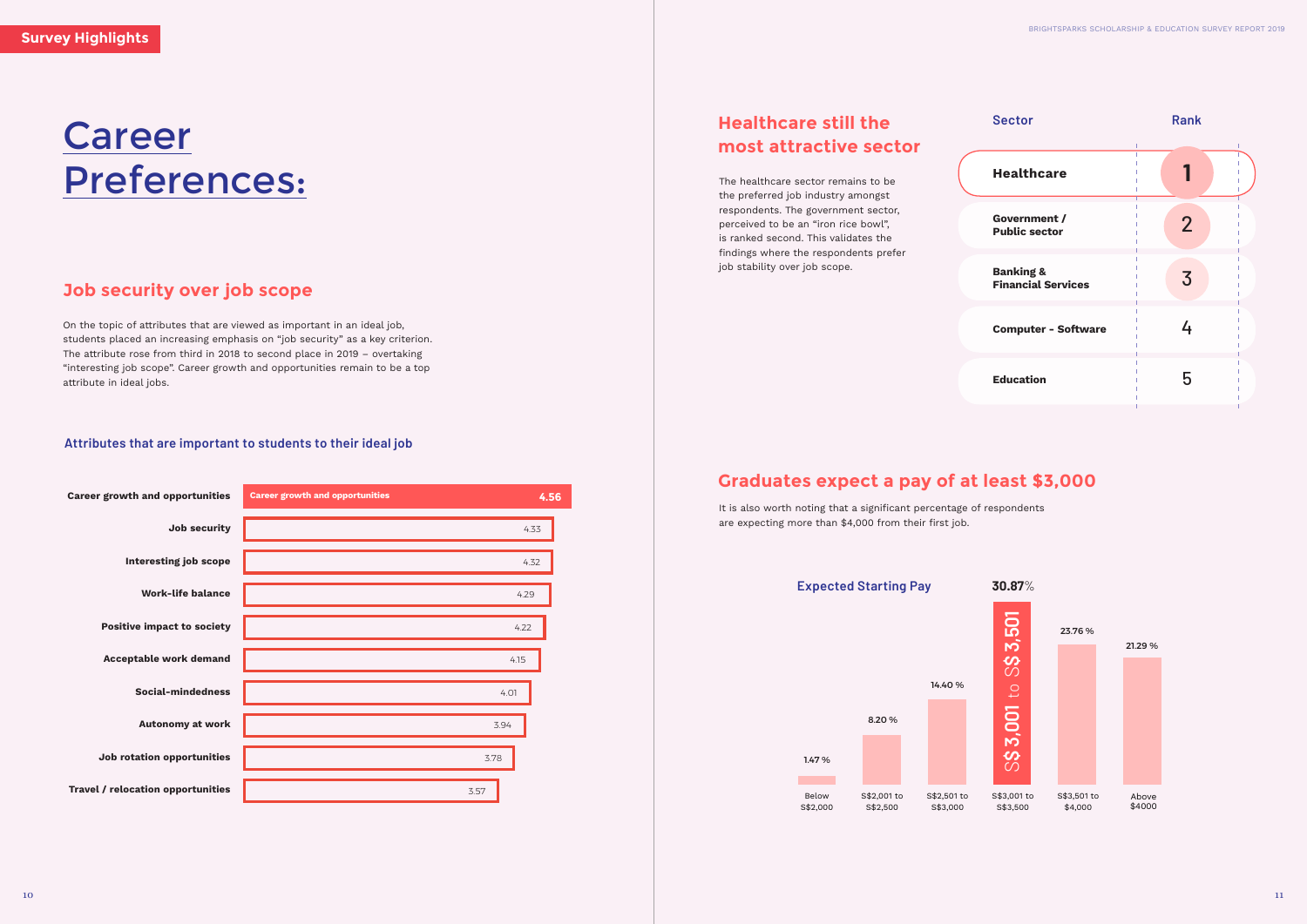# About **BrightSparks**

First established in 2004, BrightSparks, owned by CareerBuilder Singapore, has since grown over the years and is now Singapore's most preferred Scholarship and Higher Education portal amongst students. It seeks to offer Junior College (JC), Polytechnic, and Undergraduate students a wealth of comprehensive information on scholarships and higher education choices to assist them to make the most appropriate decision in their scholarship research and application needs.

#### Employers of choice survey

- • An annual study conducted to understand employer and career preferences in Singapore
- • Primarily targeted at Employed Singaporeans and Permanent Residents (PRs) with an education qualification of Degree / Diploma as well as Fresh and Current University / Diploma graduates and undergraduates

#### JobsCentral Learning survey

- • An annual study conducted to understand higher education preferences in Singapore
- • Targeted at course-seekers above the age of 18 years old who may be interested to pursue higher education

To view more results gathered from the survey, please contact us at sg.enquiry@careerbuilder.com.

CareerBuilder (Singapore) Pte Ltd 2 Venture Drive, #19-18, Vision Exchange, Singapore 608526 http://www.careerbuilder.com.sg

#### **Other surveys we conduct include:**

#### **Survey contacts**

### **This report is published by:**